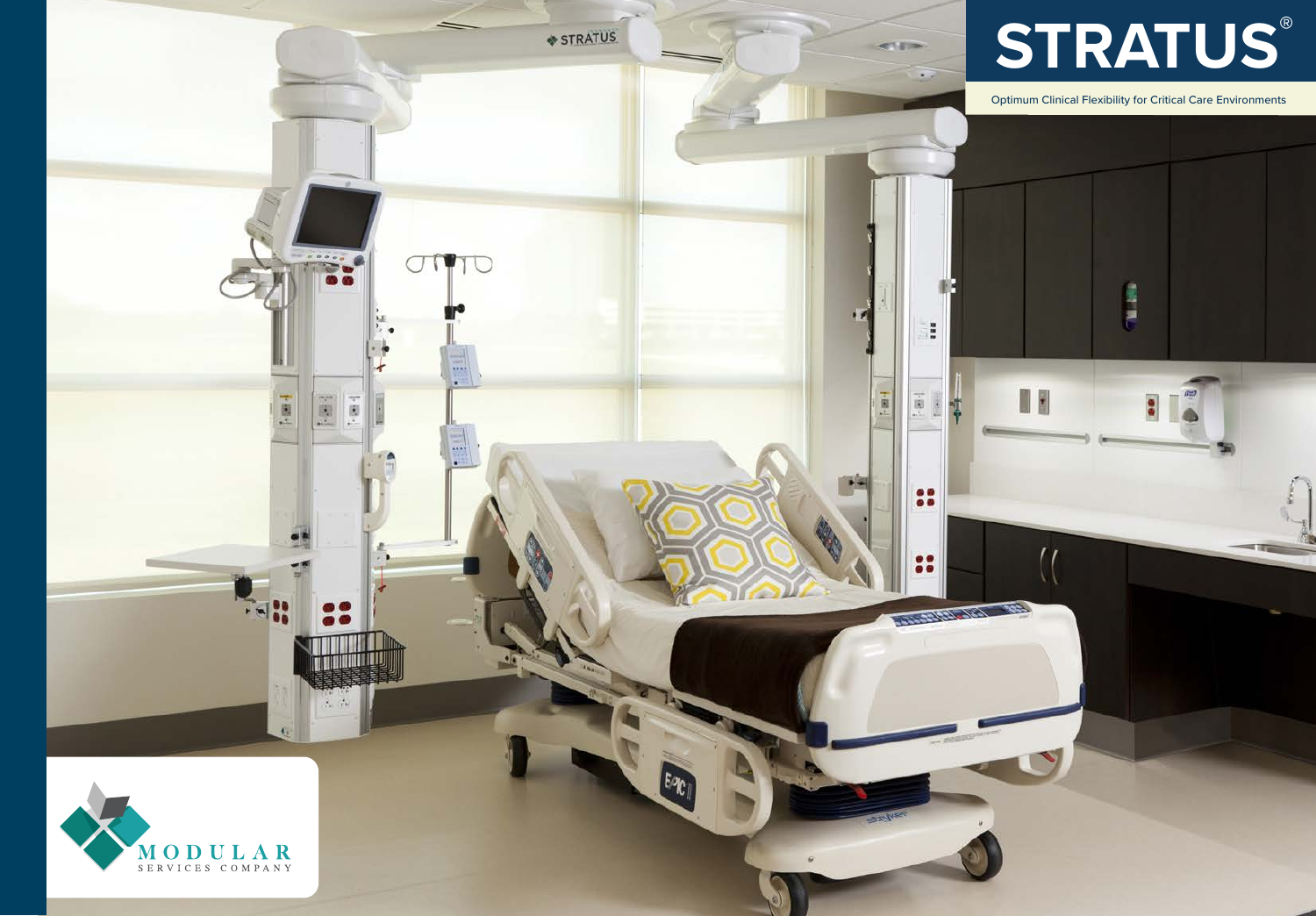# **MINING**

# **STRATUS®**

**The Stratus® was created to provide optimum flexibility for the positioning and accessibility of essential medical gases, electrical services and devices in critical care environments. The compact**  design gives the nursing staff complete access and **clinical flexibility to quickly meet the needs of patients. Equipped with an Electromagnetic Braking System, the Stratus® service modules move quietly, smoothly, and position with ease. Stratus® is a dynamic solution for a practical need.**

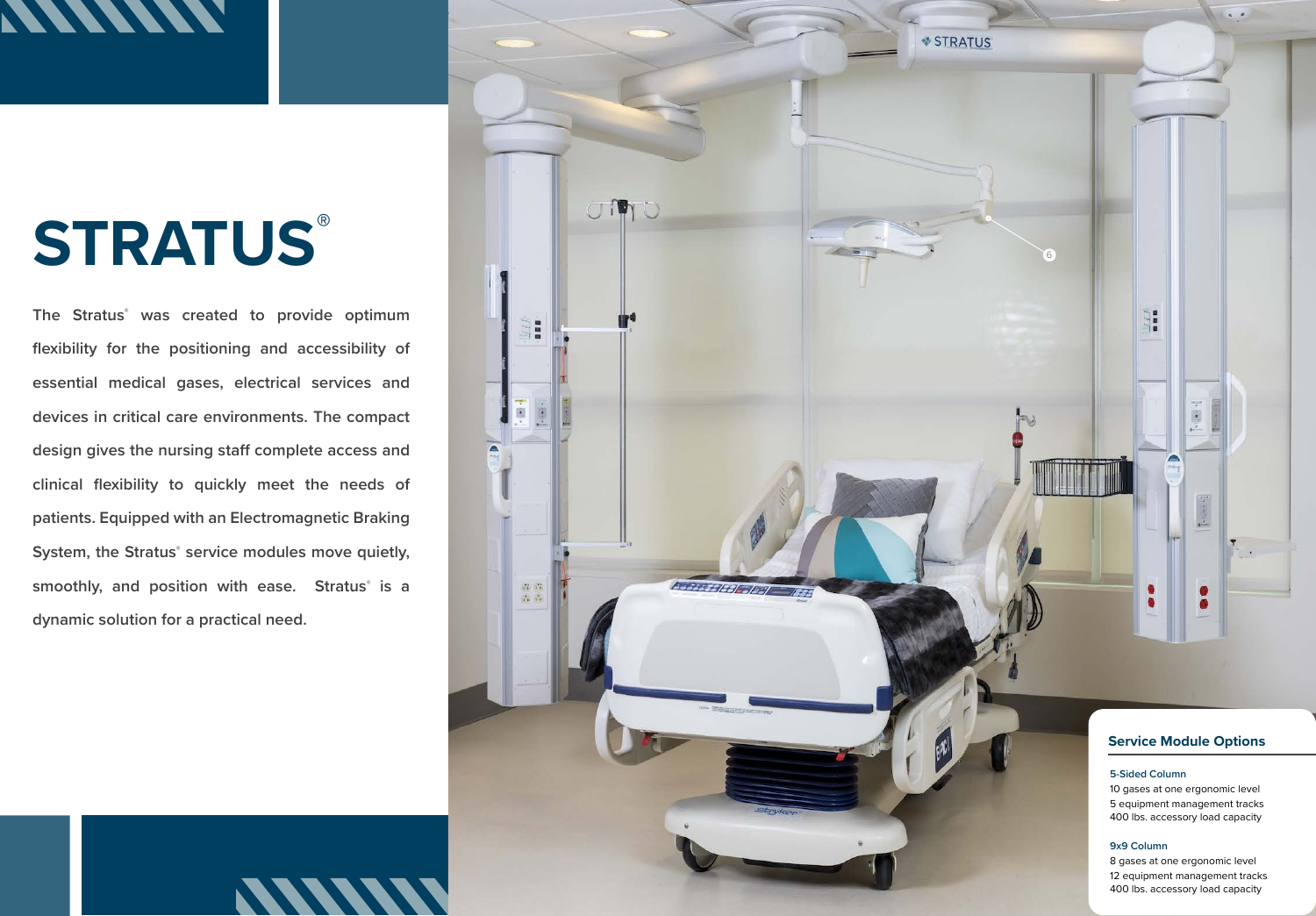#### **Stratus ® Features**

- Arms have a 72-inch reach for complete flexibility to move the services and equipment around the bed and provide open access to the patient
- 2 Each articulating arm is capable of rotating up to 350 degrees at each joint for clinically correct positioning  $\begin{bmatrix} 2 \\ 3 \\ 4 \end{bmatrix}$  (5
- **E**rgonomically placed medical gases and electrical services
- 4 Moving the Stratus<sup>®</sup> is smooth and fluid by using 3 Electromagnetic Brakes, controlled by an ergonomically placed handle
- Vertical Tracks provide a place to mount essential equipment, accessories, shelving, and storage modules with supply drawers
- 6 Lighting Options: AIM LED Procedure Light Option and Ambient Lighting Option